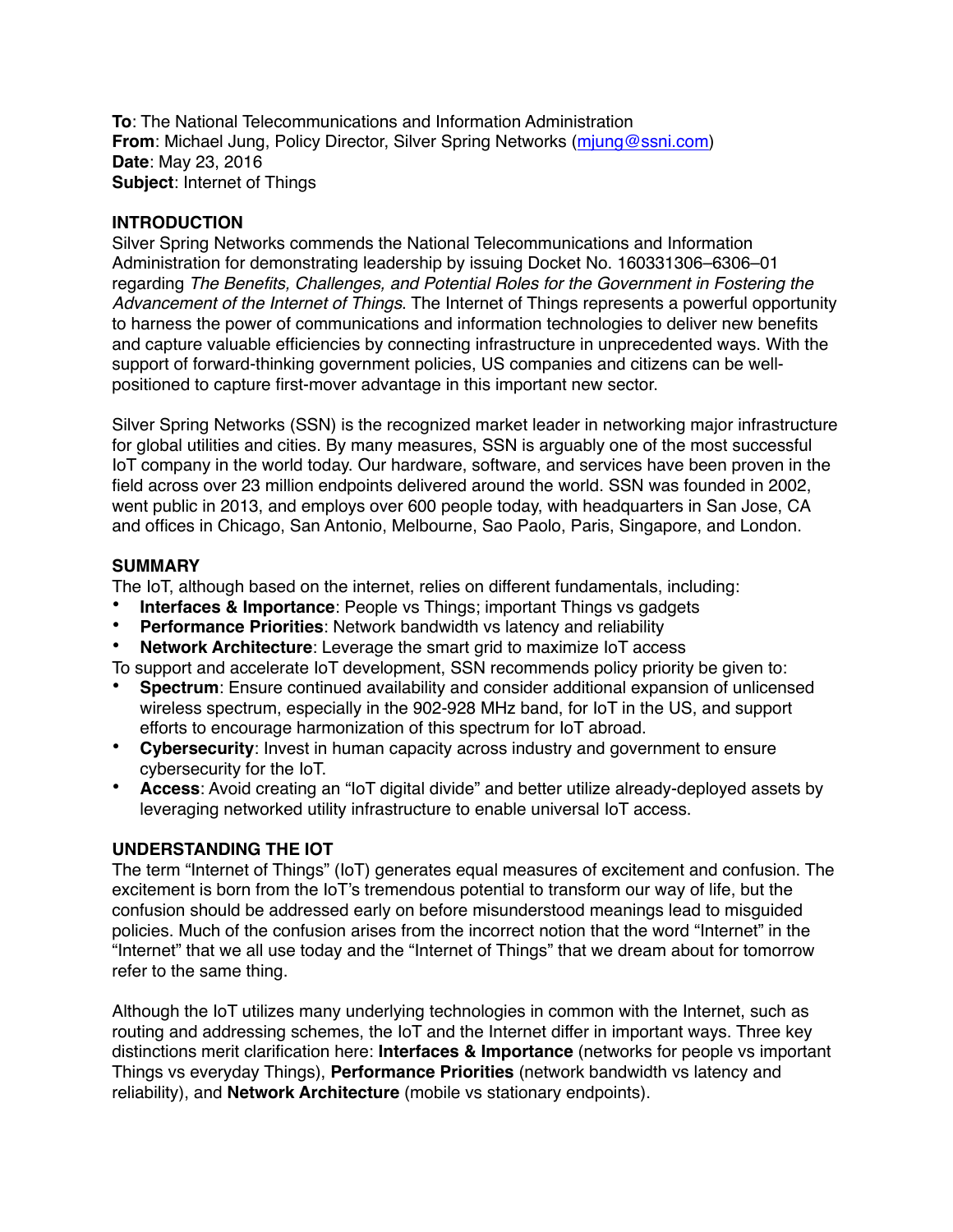**Interfaces & Importance:** The Internet is generally considered the primary interface of humanoriented computing today. In contrast, the IoT will primarily facilitate machine-to-machine (M2M) computing between Things, rather than people. In other words, let us distinguish the Internet as being the Internet for People and the IoT as being the Internet for Machines.

For the IoT, we assert that some uses will be more important than others. This should affect the order, pace, and policies through which the IoT is developed and deployed. For example, certain critical services, such as electric power, telecommunications, military facilities, hospitals, public safety, and law enforcement should merit top priority. Key systems for commerce, such as data centers, roads, transit, and ports also stand out on the list. Consumer-facing services, such as smart appliances, will generate hype and seek attention but may end up most appropriately playing a supporting, rather than leading, role in the IoT.

**Performance Priorities**: Thanks largely to demand for streaming video, the Internet as we commonly know it prioritizes ever-increasing capacity for high-bandwidth content. In contrast, the IoT communications will be relatively low-bandwidth in comparison to the human-facing Internet. Although there is much hype around "big data", the reality is that the vast majority of data generated by IoT devices is actually very modest in actual size, often smaller than a text message. (It is the value of the insights gleaned from analyzing patterns within large cumulative sets of numerous, albeit individually small, data points that is actually "big".) Rather than solely emphasizing high bandwidth, the IoT also should prioritize low latency and high reliability to ensure timely and successful delivery of numerous, small data points to, from, and between IoT devices.

**Network Architecture:** From a network architecture perspective, the IoT will require innovations beyond traditional telecommunications approaches, in order to maximize access and deliver its full potential. As telecom has shifted away from providing regulated landline services and toward market-driven smartphone connectivity, we should recognize that mobile wireless solutions fall short of offering ubiquitous coverage. Consequently, there remain many underserved locations that are difficult to reach cost-effectively with landline and wireless telecom services. It is often just as, if not more, challenging to connect these areas with broadband Internet.

We assert that the IoT holds too many potentially transformative benefits for citizens and businesses to limit access to only easy-to-reach locations. Our experience has shown that it is cost-effective to leverage smart grid deployments that are well underway across our most widely distributed infrastructure - utility distribution grids - to serve as a foundation for extending IoT access as broadly as possible.

## **RECOMMENDATIONS**

The IoT market is growing rapidly and organically as the costs of technologies fall and opportunities to modernize infrastructure emerge. Forward-thinking public policies can support and accelerate the emergence of IoT into the mainstream economy and our everyday lives. Toward this end, Silver Spring Networks proposes three areas for policy consideration regarding the Internet of Things: Spectrum, Security, and Access.

**SPECTRUM: Ensure continued availability of unlicensed wireless spectrum for IoT in the US, and support efforts to encourage harmonization of this spectrum for IoT abroad.**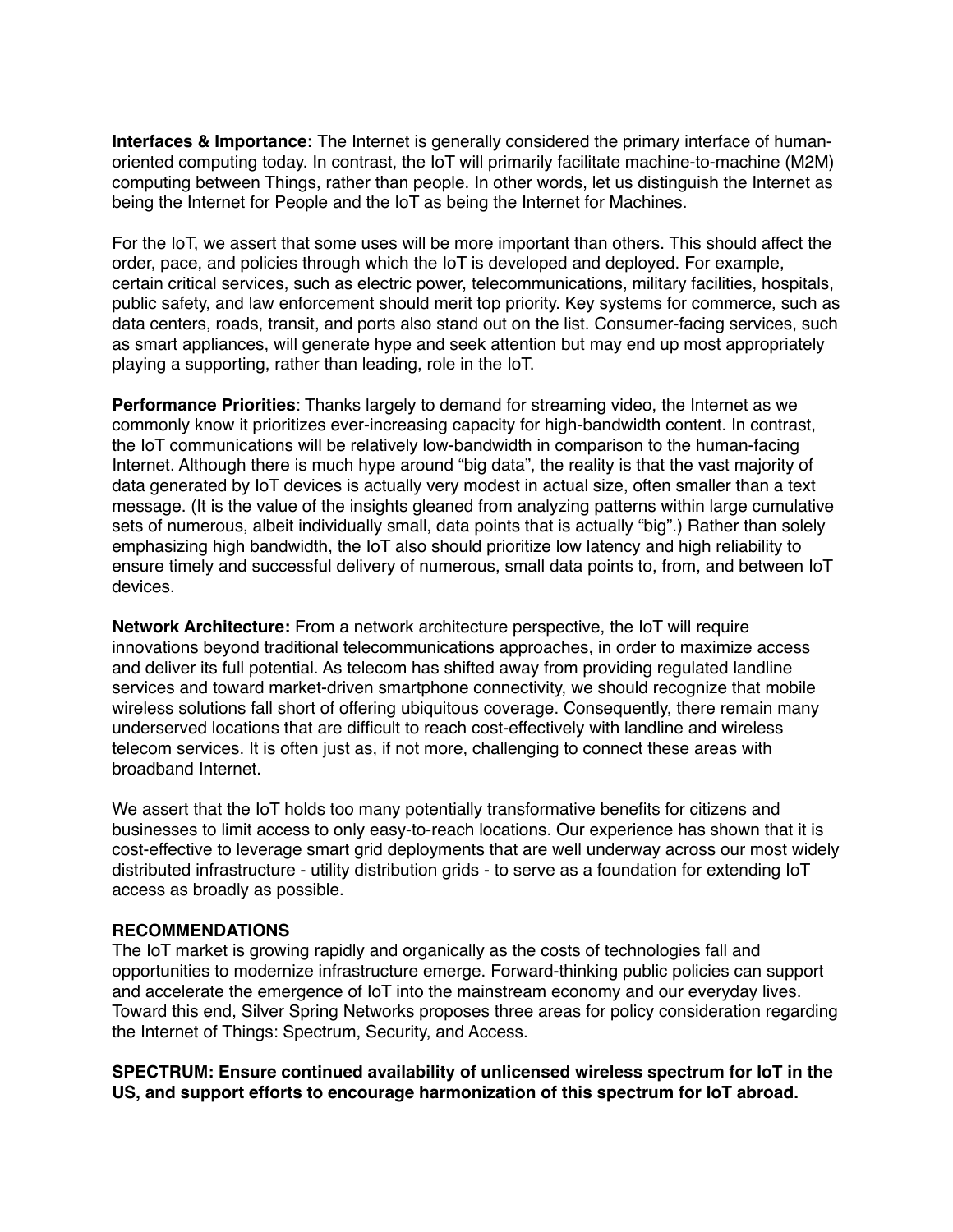Rapid market penetration of IoT devices and systems will require wireless spectrum for communications, particularly at the edge of IoT networks. There is growing industry consensus in the US around mesh networking technologies that utilize unlicensed band for last-mile communications through mesh networks to reach buildings. Because this particular spectrum is free, flexible, available, and effective (in terms of propagation characteristics for IoT communications), wireless mesh networking technologies can provide ubiquitous coverage cost-effectively and become enable IoT networks to become more, not less, robust as additional endpoints are added, in comparison to radial networks.

SSN proposes that the NTIA work to ensure that wireless spectrum remains free and unfettered by excessive use by specific devices or organizations. Existing rules have succeeded to date, but there have been, and will likely continue to be, commercial interests that seek to use more than their fair share of this spectrum.

SSN also requests support from the Federal government to make wireless spectrum more readily available in other countries for IoT utilization. Although market-driven industry standardization in IoT wireless spectrum standards is taking place to some degree, additional IoT-oriented wireless spectrum policy coordination between nations could bolster progress, accelerate deployment, and expand addressable markets for US IoT companies.

#### **CYBERSECURITY: Invest in human capacity across industry and government to ensure cybersecurity for the IoT.**

As context, SSN asserts that although there is some concern that networking critical infrastructure will increase vulnerability to cyber attack, the truth is that today's non-networked, largely analog systems are already highly vulnerable to large-scale, cascading catastrophes. With rigorous implementation, the IoT can maintain, and even improve, infrastructure security while also enhancing the resiliency and reliability of these systems to both natural and manmade challenges. As an example, the traditional power grid is susceptible to cascading blackouts under a wide number of scenarios. Applying IoT technologies to upgrade the analog grid to Smart Grid, however, can enable dynamic, self-healing capabilities that improve resilience and reliability, while also deploying defense-in-depth measures to manage and contain cybersecurity threats.

Getting IoT cybersecurity right will require significant investment in human capacity building for cybersecurity across industry and government. Vendors need deep expertise to develop and build secure technologies. Utilities, municipalities, and companies need the relevant skills and experience to choose systems wisely and implement them robustly. Governments at all levels – federal, state, and local – must acquire proficiency in evaluating and regulating the cybersecurity measures deployed by public and private entities over which they have jurisdiction. Across the board, we must invest in people to build technology proficiency, threat awareness, and protection vigilance.

SSN proposes federal investment in academic, professional, and vocational training to build cybersecurity human capacity in industry and government. In particular, state utility commissions would benefit greatly from federal assistance to develop relevant in-house expertise, facilitate the sharing of threat information and best-practices, and to promote intraand inter-governmental coordination on cybersecurity issues.